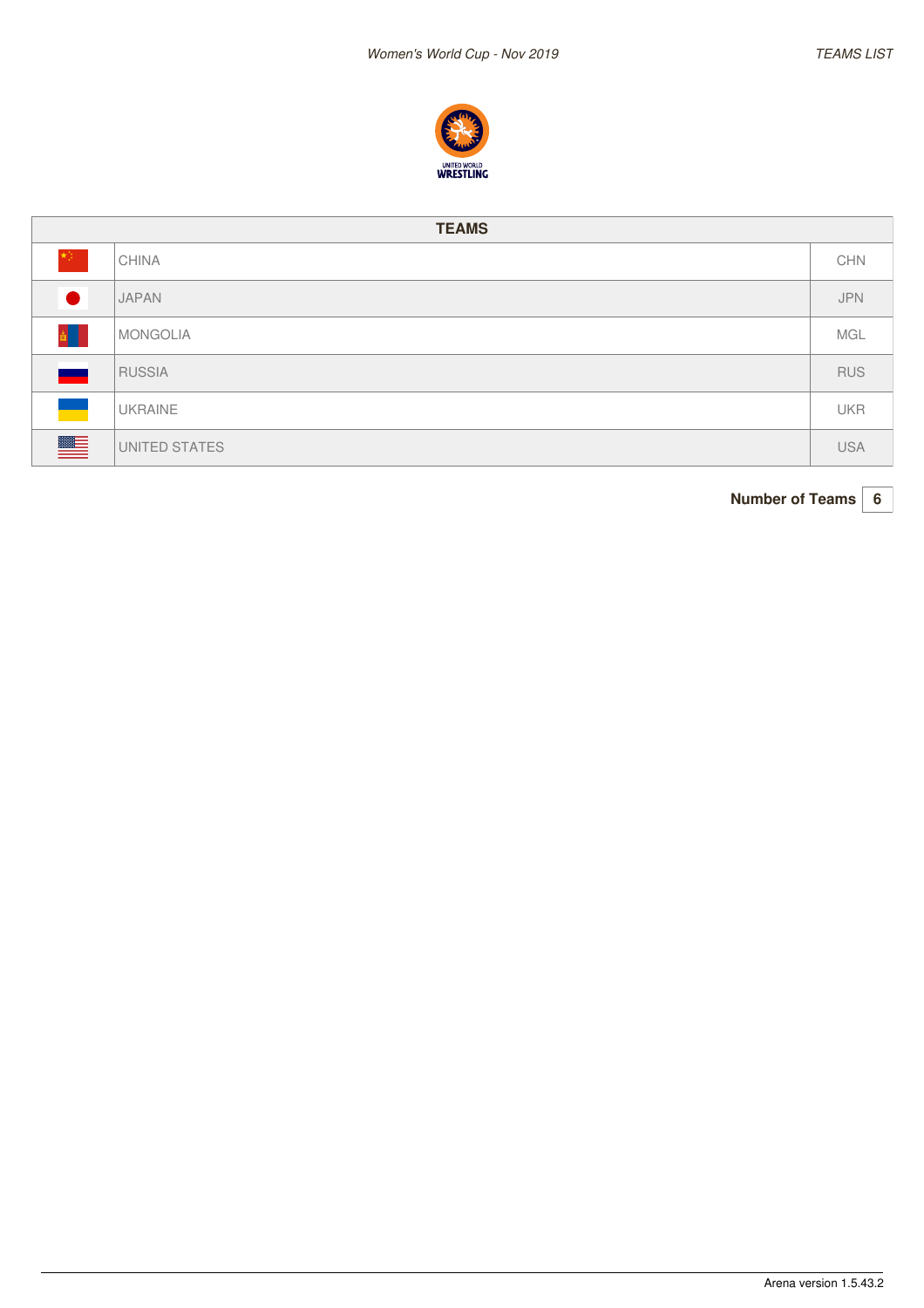

|               | $\overline{A}$  |                       |
|---------------|-----------------|-----------------------|
|               | JAPAN           | JPN                   |
|               | UKRAINE         | <b>UKR</b>            |
|               | CHINA           | $\mathsf{CHN}\xspace$ |
|               | $\, {\bf B}$    |                       |
|               | <b>RUSSIA</b>   | <b>RUS</b>            |
|               | <b>MONGOLIA</b> | MGL                   |
| <u>ssa – </u> | UNITED STATES   | <b>USA</b>            |

**Number of Teams 6**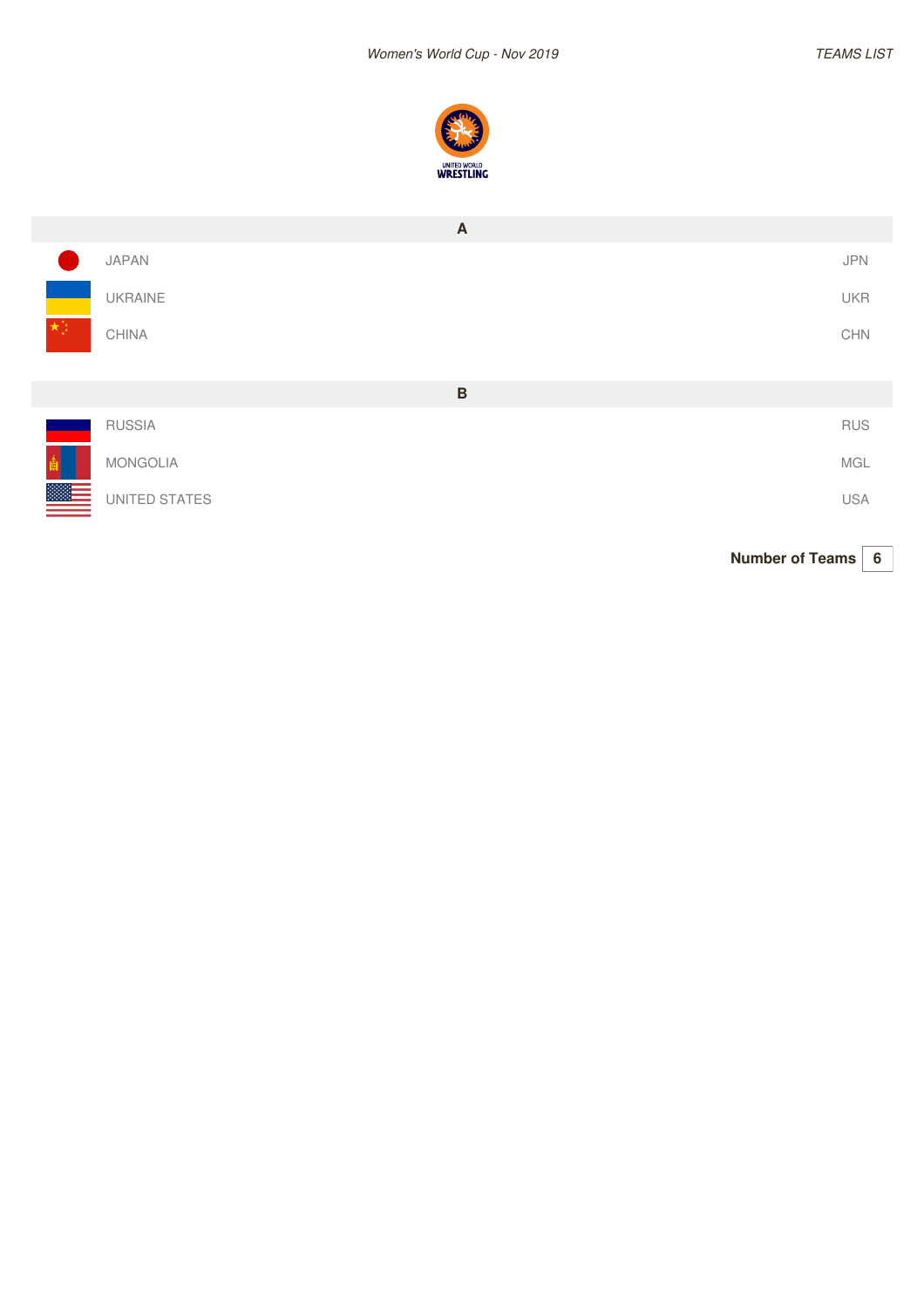

| #                        | <b>Mat</b>     | $N^{\circ}$              | <b>Country</b> | <b>Last Name</b>  | <b>First Name</b> | Level              | <b>Role</b>           | Origin |
|--------------------------|----------------|--------------------------|----------------|-------------------|-------------------|--------------------|-----------------------|--------|
|                          | A              |                          | <b>JPN</b>     | <b>OKIYAMA</b>    | <b>Isao</b>       | <b>CATEGORY IS</b> | Mat Chairman, Referee |        |
| $\mathbf{2}$             | B              | $\overline{2}$           | <b>JPN</b>     | <b>MOTODAHARA</b> | Akira             | <b>CATEGORY IS</b> | Mat Chairman, Referee |        |
| 3                        | B              | 3                        | <b>RUS</b>     | <b>GRIGORYEV</b>  | Vladimir          | <b>CATEGORY I</b>  | Mat Chairman, Referee |        |
| $\overline{4}$           | $\overline{A}$ | 4                        | <b>USA</b>     | <b>FIALA</b>      | Matthew           | <b>CATEGORY I</b>  | Mat Chairman, Referee |        |
| 5                        | А              | 5                        | <b>UKR</b>     | <b>GAIRIIAN</b>   | Nelson            | CATEGORY I         | Mat Chairman, Referee |        |
| 6                        | B              | 6                        | <b>MGL</b>     | TSERENDAGVA       | Sereeter          | <b>CATEGORY I</b>  | Referee               |        |
| $\overline{\phantom{0}}$ | A              | $\overline{\phantom{a}}$ | <b>CHN</b>     | YANG              | Jin               | <b>CATEGORY I</b>  | Referee               |        |
| 8                        | B              | 8                        | <b>AUS</b>     | ZASLAVSKY         | Leonid            | <b>CATEGORY I</b>  | Referee               |        |
| 9                        | А              | 9                        | <b>JPN</b>     | <b>DOI</b>        | Katsuya           | <b>CATEGORY I</b>  | Referee               |        |
| 10                       | B              | 10 <sup>1</sup>          | <b>JPN</b>     | <b>MASUDA</b>     | Masashi           | <b>CATEGORY I</b>  | Referee               |        |

**Number of Referees 10**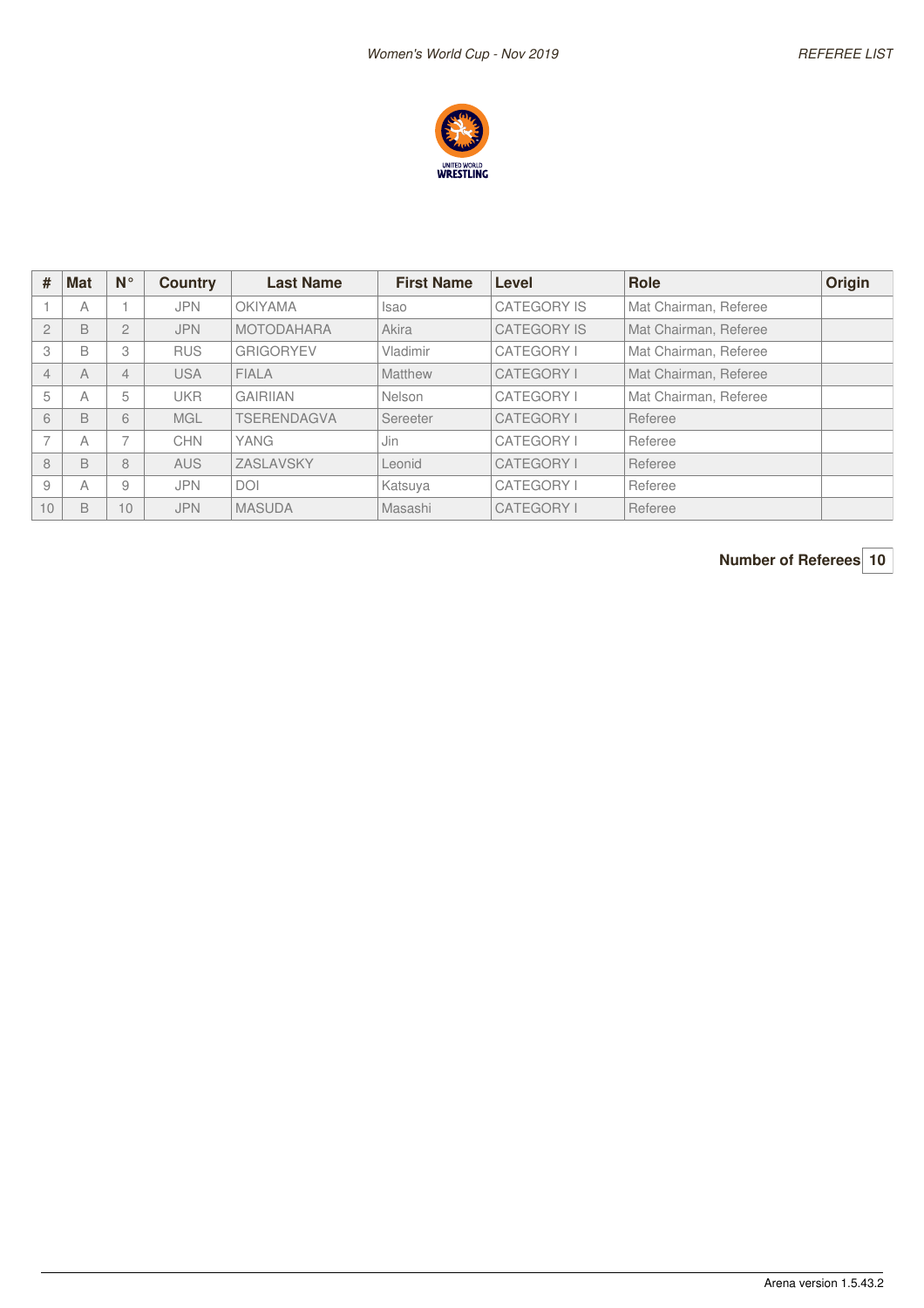

| *) -            | <b>CHINA (CHN)</b>              |
|-----------------|---------------------------------|
| WW - 50 kg      | Chun LEI                        |
|                 | Yanan SUN                       |
| WW - 53 kg      | Lannuan LUO                     |
|                 | Qianyu PANG                     |
| WW - 55 kg      | Jiawei CHEN                     |
|                 | Mengyu XIE                      |
| WW - 57 kg      | Yongxin FENG                    |
| WW - 59 kg      | Qi ZHANG                        |
|                 | Ningning RONG                   |
| WW - 62 kg      | Juan KANG                       |
| WW - 65 kg      | Yaru WU                         |
|                 | Jingjing YU                     |
| WW - 68 kg      | Erbaheti TALASINU ER NU         |
|                 | Feng ZHOU                       |
| WW - 72 kg      | Ziyi DING                       |
|                 | Juan WANG                       |
| <b>WW-76 kg</b> | Qiandegenchagan QIANDEGENCHAGAN |
|                 | Qian ZHOU                       |
|                 |                                 |
| $\blacksquare$  | <b>JAPAN (JPN)</b>              |
| WW - 50 kg      | Kika KAGATA                     |
|                 | Yui SUSAKI                      |
|                 |                                 |
|                 |                                 |
| WW - 53 kg      | Ibuki TAMURA                    |
|                 | Haruna OKUNO                    |
| WW - 55 kg      | Akie HANAI                      |
|                 | Saki IGARASHI                   |
| WW - 57 kg      | Sae NANJO                       |
|                 | Risako KAWAI                    |
| WW - 59 kg      | Yumeka TANABE                   |
|                 | Yuzuka INAGAKI                  |
| WW - 62 kg      | Miwa MORIKAWA                   |
|                 | Yukako KAWAI                    |
| WW - 65 kg      | Misuzu ENOMOTO                  |
|                 | Naomi RUIKE                     |
| WW - 68 kg      | Naruha MATSUYUKI                |
|                 | Masako FURUICHI                 |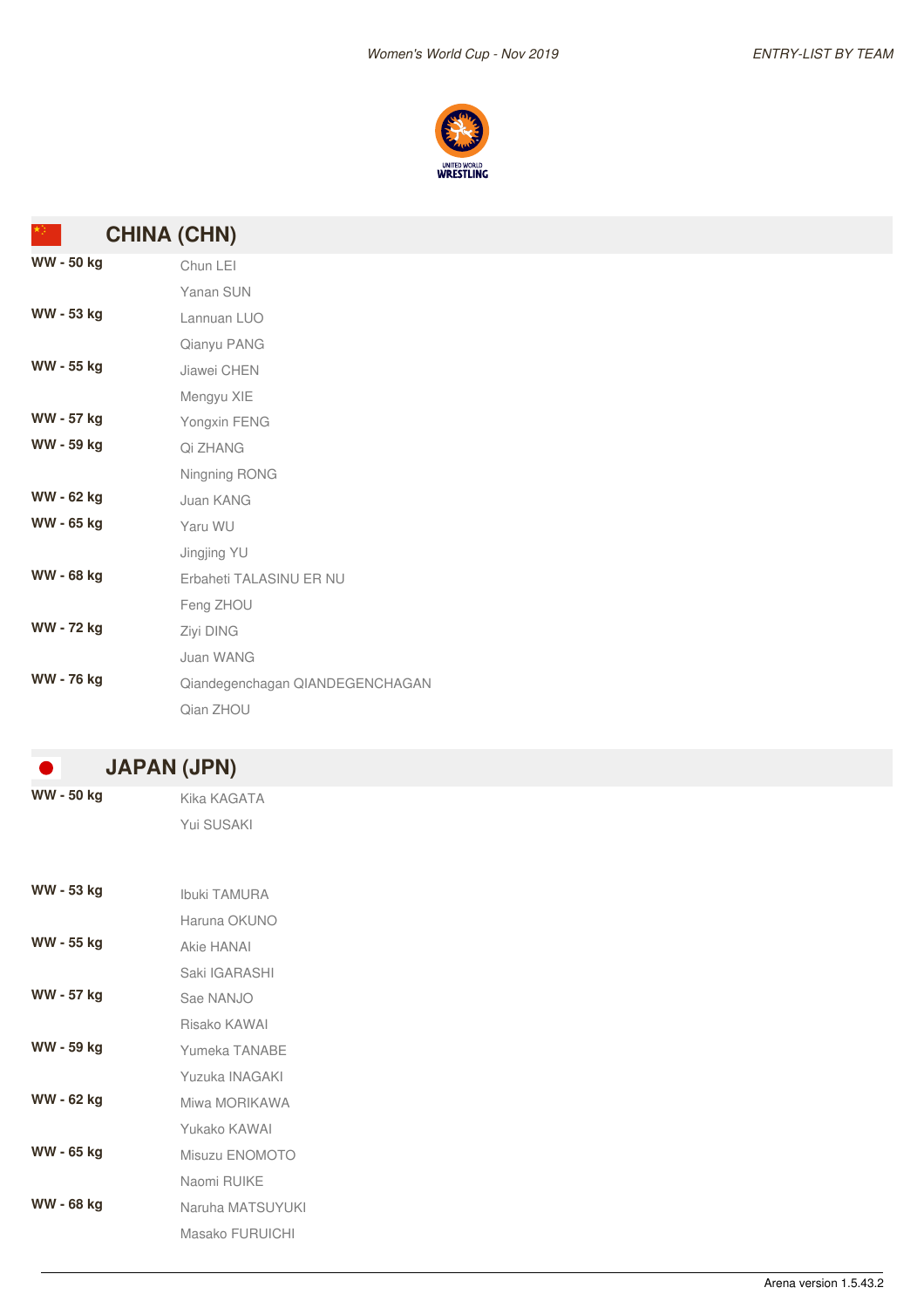**W W -7 2 k g** Yuka KAGAMI Mei SHINDO **W W -7 6 k g** Yasuha MATSUYUKI Hiroe MINAGAWA SUZUKI

## **MONGOLIA (MGL)**

**W W -5 0 k g** Namuuntsetseg TSOGT OCHIR Chimgee BUYANDALAI **WW - 53 kg** Anudari NANDINTSETSEG **W W -5 5 k g** B olo rt u y a B A T O C HIR **W W -5 7 k g** Battsetseg ALTANTSETSEG **W W -5 9 k g** Shoovdor BAATARJAV **W W -6 2 k g** Gantuya ENKHBAT **W W -6 5 k g** Purevsuren ULZIISAIKHAN

| WW - 68 kg | Delgermaa ENKHSAIKHAN |
|------------|-----------------------|
| WW - 72 kg | Davaanasan ENKH AMAR  |
| WW - 76 kg | Ariunjargal GANBAT    |

### **RUSSIA (RUS)**

| WW - 50 kg | Daria LEKSINA          |
|------------|------------------------|
| WW - 53 kg | Milana DADASHEVA       |
| WW - 55 kg | Olga KHOROSHAVTSEVA    |
| WW - 57 kg | Marina SIMONYAN        |
| WW - 59 kg | Liubov OVCHAROVA       |
| WW - 62 kg | Uliana TUKURENOVA      |
| WW - 65 kg | Natalia FEDOSEEVA      |
| WW - 68 kg | Anastasija BRATCHIKOVA |
| WW - 72 kg | Evgenija ZAKHARCHENKO  |
| WW - 76 kg | Ekaterina BUKINA       |

### UKRAINE (UKR)

| WW - 50 kg        | Marija VYNNYK            |
|-------------------|--------------------------|
| WW - 53 kg        | Solomija VYNNYK          |
| WW - 55 kg        | Anastasiya KRAVCHENKO    |
| WW - 57 kg        | Olena KREMZER            |
| WW - 59 kg        | Sofiia BODNAR            |
| WW - 62 kg        | Tetiana RIZHKO           |
| WW - 65 kg        | Oksana CHUDYK            |
| WW - 68 kg        | Alina RUDNYTSKA LEVYTSKA |
| WW - 72 kg        | Alla BELINSKA            |
| <b>WW - 76 kg</b> | Romana VOVCHAK           |



≋≡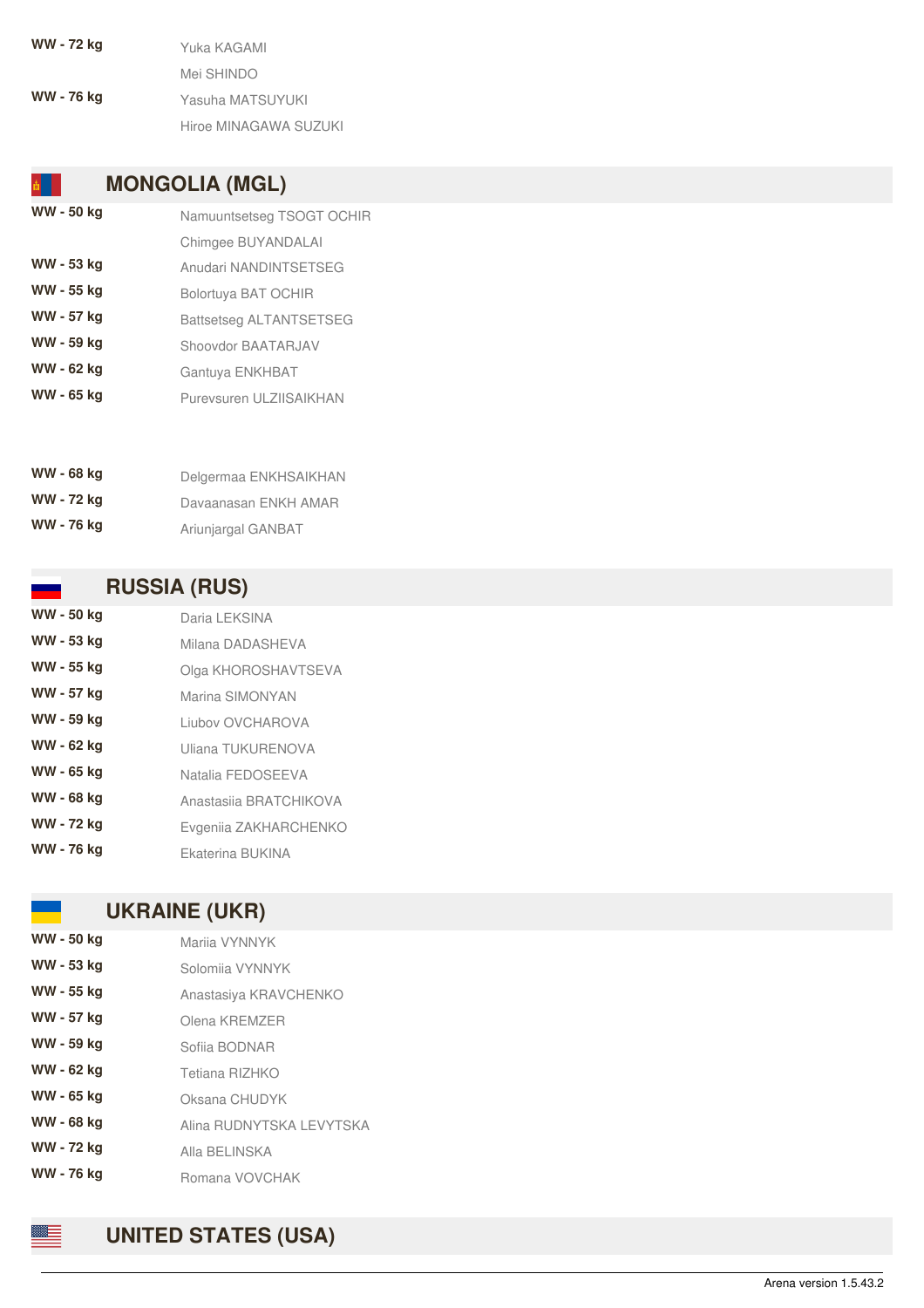| <b>WW - 50 kg</b> | <b>Whitney CONDER</b>       |
|-------------------|-----------------------------|
| WW - 53 kg        | Sarah Ann HILDEBRANDT       |
| WW - 55 kg        | Jacarra Gwenisha WINCHESTER |
| WW - 57 kg        | <b>Kelsey Rene CAMPBELL</b> |
| WW - 59 kg        | Desiree Claire ZAVALA       |
| WW - 62 kg        | <b>Macey Ellen KILTY</b>    |
| WW - 65 kg        | Forrest Ann MOLINARI        |
| WW - 68 kg        | Tamyra Mariama MENSAH       |
| WW - 72 kg        | Victoria Christine FRANCIS  |
| WW - 76 kg        | Adeline Maria GRAY          |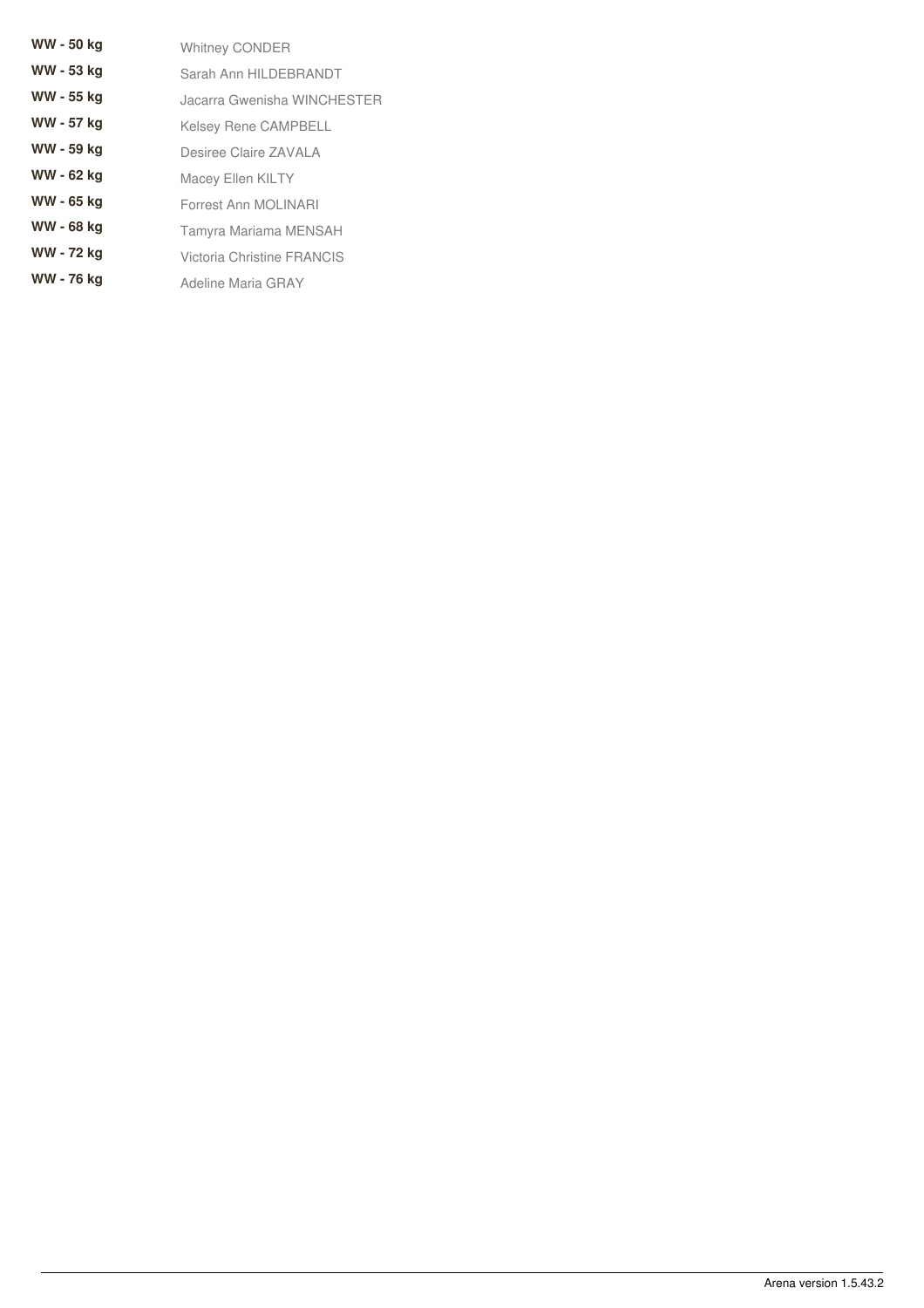

# **Final 1-2**

| $N^{\circ}$ | Category   | <b>JAPAN</b>                    | <b>TP</b> | CP        | <b>Pts</b>     | <b>Victory</b>   | <b>Time</b>             | <b>Pts</b>   | CP       | <b>TP</b>    | <b>UNITED STATES</b>                   |
|-------------|------------|---------------------------------|-----------|-----------|----------------|------------------|-------------------------|--------------|----------|--------------|----------------------------------------|
| 81          | WW - 50 kg | <b>Yui SUSAKI</b>               | 10        | 4         |                | <b>VSU</b>       | 03'17                   |              | $\Omega$ | $\mathbf{0}$ | <b>Whitney CONDER</b>                  |
| 82          | WW - 53 kg | <b>Haruna OKUNO</b>             | 10        | 4         |                | <b>VSU</b>       | 05'32                   |              | 0        | $\bigcap$    | Sarah Ann<br><b>HILDEBRANDT</b>        |
| 83          | WW - 55 kg | Akie HANAI                      |           |           |                | VPO <sub>1</sub> | 06'00                   | 1            | 3        | 5            | Jacarra Gwenisha<br><b>WINCHESTER</b>  |
| 84          | WW - 57 kg | <b>Risako KAWAI</b>             | 11        | 4         |                | VSU              | 04'10                   |              | $\Omega$ | $\Omega$     | <b>Kelsey Rene CAMPBELL</b>            |
| 85          | WW - 59 kg | <b>Yuzuka INAGAKI</b>           | 10        | 4         |                | <b>VSU</b>       | 04'12                   |              | 0        | $\Omega$     | Desiree Claire ZAVALA                  |
| 86          | WW - 62 kg | <b>Yukako KAWAI</b>             | 7         | 3         |                | <b>VPO</b>       | 06'00                   |              | 0        | $\Omega$     | Macey Ellen KILTY                      |
| 87          | WW - 65 kg | <b>Naomi RUIKE</b>              | 5         | 3         |                | VPO <sub>1</sub> | <b>Not</b><br>specified |              |          | 1.           | Forrest Ann MOLINARI                   |
| 88          | WW - 68 kg | Naruha<br><b>MATSUYUKI</b>      |           |           |                | VPO <sub>1</sub> | 06'00                   | $\mathbf{1}$ | 3        | 8            | <b>Tamyra Mariama</b><br><b>MENSAH</b> |
| 89          | WW - 72 kg | <b>Yuka KAGAMI</b>              | 3         | 3         |                | VPO <sub>1</sub> | 06'00                   |              |          | 1.           | Victoria Christine<br><b>FRANCIS</b>   |
| 90          | WW - 76 kg | Hiroe MINAGAWA<br><b>SUZUKI</b> |           | $\bigcap$ |                | <b>VFA</b>       | 05'04                   | 1            | 5        | 3            | <b>Adeline Maria GRAY</b>              |
|             |            | <b>WINNER</b>                   | 59        | 27        | $\overline{7}$ |                  |                         | 3            | 13       | 18           |                                        |

## **Final 3-4**

| $N^{\circ}$ | Category   | <b>CHINA</b>                              | <b>TP</b>      | CP                       | <b>Pts</b>     | <b>Victory</b>   | <b>Time</b> | <b>Pts</b>     | CP        | <b>TP</b>      | <b>MONGOLIA</b>                          |
|-------------|------------|-------------------------------------------|----------------|--------------------------|----------------|------------------|-------------|----------------|-----------|----------------|------------------------------------------|
| 71          | WW - 50 kg | <b>Chun LEI</b>                           | 10             | 4                        |                | <b>VSU</b>       | 01'41       |                | $\bigcap$ | $\bigcap$      | Chimgee<br><b>BUYANDALAI</b>             |
| 72          | WW - 53 kg | <b>Qianyu PANG</b>                        | 10             | 4                        |                | <b>VSU</b>       | 05'52       |                | $\Omega$  | $\bigcap$      | Anudari<br><b>NANDINTSETSEG</b>          |
| 73          | WW - 55 kg | Jiawei CHEN                               | 10             | 1                        |                | VPO <sub>1</sub> | 06'00       |                | 3         | 12             | <b>Bolortuya BAT</b><br><b>OCHIR</b>     |
| 74          | WW - 57 kg | <b>Yongxin FENG</b>                       | 10             | 4                        |                | VSU              | 00'55       |                | $\theta$  | $\bigcap$      | <b>Battsetseg</b><br><b>ALTANTSETSEG</b> |
| 75          | WW - 59 kg | <b>Qi ZHANG</b>                           | 8              | 3                        |                | VPO <sub>1</sub> | 06'00       |                |           | $\mathfrak{D}$ | Shoovdor<br><b>BAATARJAV</b>             |
| 76          | WW - 62 kg | Juan KANG                                 | $\mathfrak{D}$ | $\overline{\phantom{0}}$ |                | VSU <sub>1</sub> | 02'15       | $\overline{1}$ | 4         | 12             | Gantuya<br><b>ENKHBAT</b>                |
| 77          | WW - 65 kg | Yaru WU                                   | $\overline{4}$ | 0                        |                | <b>VFA</b>       | 02'03       |                | 5         | 10             | <b>Purevsuren</b><br><b>ULZIISAIKHAN</b> |
| 78          | WW - 68 kg | <b>Feng ZHOU</b>                          | 8              | 5                        |                | <b>VFA</b>       | 01'15       |                | $\Omega$  | $\Omega$       | Delgermaa<br><b>ENKHSAIKHAN</b>          |
| 79          | WW - 72 kg | <b>Juan WANG</b>                          | 9              | 3                        |                | VPO <sub>1</sub> | 06'00       |                |           | $\mathcal{P}$  | Davaanasan ENKH<br>AMAR                  |
| 80          | WW - 76 kg | Qiandegenchagan<br><b>QIANDEGENCHAGAN</b> | $\overline{4}$ | 5                        |                | <b>VFA</b>       | 00'23       |                | $\bigcap$ | $\bigcap$      | Ariunjargal<br><b>GANBAT</b>             |
|             |            | <b>WINNER</b>                             | 75             | 30                       | $\overline{7}$ |                  |             | 3              | 14        | 38             |                                          |

**Final 5-6**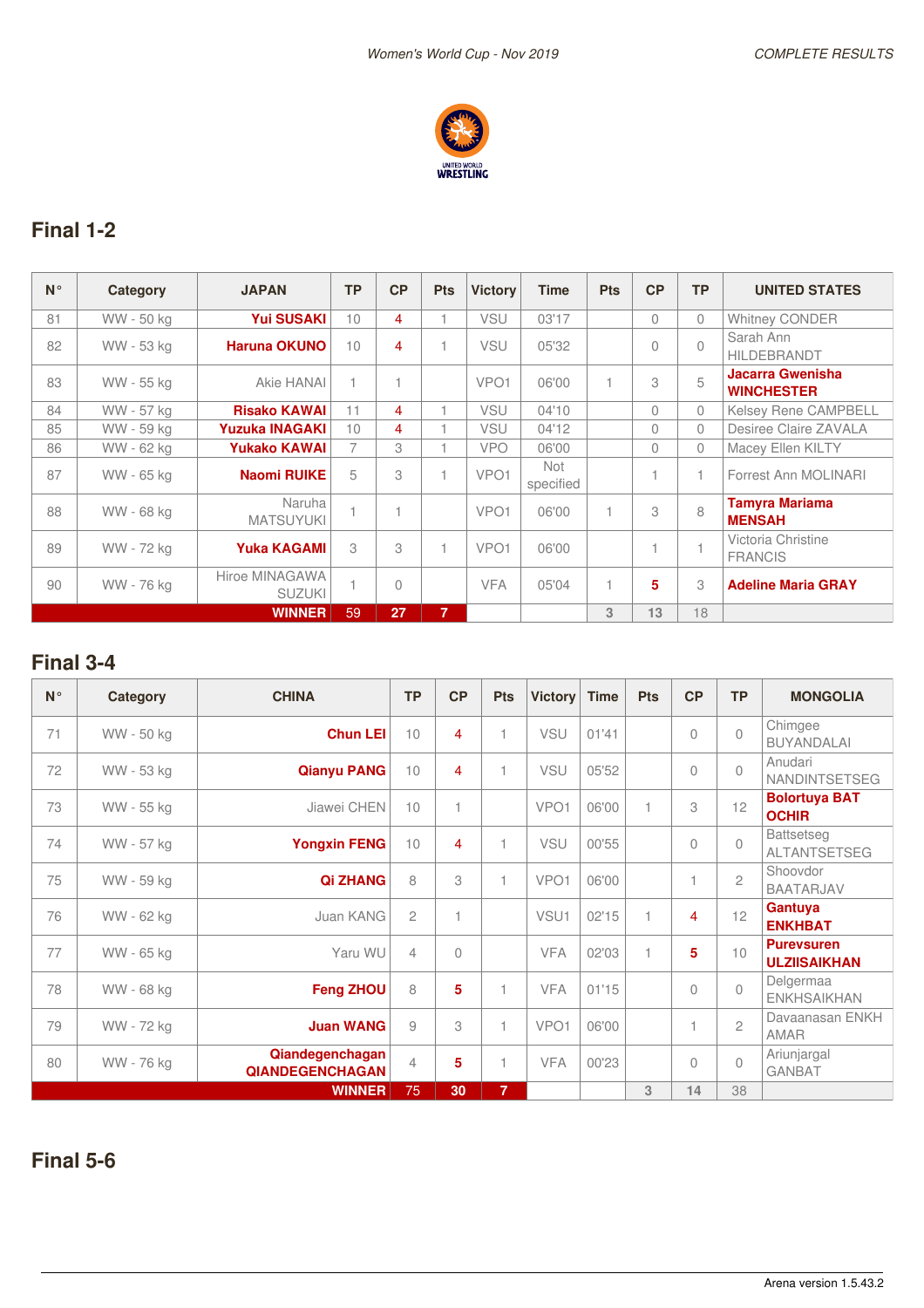| $N^{\circ}$ | Category   | <b>UKRAINE</b>                     | <b>TP</b>      | CP       | <b>Pts</b>     | <b>Victory</b>   | <b>Time</b>      | <b>Pts</b> | CP             | <b>TP</b>      | <b>RUSSIA</b>                           |
|-------------|------------|------------------------------------|----------------|----------|----------------|------------------|------------------|------------|----------------|----------------|-----------------------------------------|
| 61          | WW - 50 kg | <b>Marija VYNNYK</b>               | 8              | 3        |                | VPO <sub>1</sub> | 06'00            |            |                | $\overline{7}$ | Daria LEKSINA                           |
| 62          | WW - 53 kg | <b>Solomiia VYNNYK</b>             | 16             | 3        |                | VPO <sub>1</sub> | 06'00            |            |                | 14             | Milana DADASHEVA                        |
| 63          | WW - 55 kg | Anastasiya<br><b>KRAVCHENKO</b>    | $\overline{c}$ |          |                | VSU <sub>1</sub> | 02'36            | 1          | 4              | 13             | Olga<br><b>KHOROSHAVTSEVA</b>           |
| 64          | WW - 57 kg | <b>Olena KREMZER</b>               | 6              | 5        |                | <b>VFA</b>       | 02'43            |            | $\Omega$       | 3              | Marina SIMONYAN                         |
| 65          | WW - 59 ka | Sofiia BODNAR                      |                |          |                | VPO <sub>1</sub> | 06'00            |            | 3              | 6              | <b>Liubov OVCHAROVA</b>                 |
| 66          | WW - 62 kg | <b>Tetiana RIZHKO</b>              | $\bigcap$      | 5        |                | <b>VIN</b>       | Not<br>specified |            | 0              | 0              | Uliana TUKURENOVA                       |
| 67          | WW - 65 kg | Oksana CHUDYK                      | 3              |          |                | VPO <sub>1</sub> | Not<br>specified | 1          | 3              | 5              | <b>Natalia FEDOSEEVA</b>                |
| 68          | WW - 68 ka | Alina RUDNYTSKA<br><b>LEVYTSKA</b> |                |          |                | VPO <sub>1</sub> | 06'00            | 1          | 3              | $\overline{4}$ | <b>Anastasija</b><br><b>BRATCHIKOVA</b> |
| 69          | WW - 72 kg | <b>Alla BELINSKA</b>               | 4              | 5        |                | <b>VFA</b>       | 01'34            |            | $\overline{0}$ | $\Omega$       | Evgenija<br><b>ZAKHARCHENKO</b>         |
| 70          | WW - 76 kg | Romana VOVCHAK                     | $\bigcap$      | $\Omega$ |                | <b>VSU</b>       | 03'55            |            | 4              | 10             | <b>Ekaterina BUKINA</b>                 |
|             |            | <b>WINNER</b>                      | 41             | 25       | 5 <sup>1</sup> |                  |                  | 5          | 19             | 62             |                                         |

# **Round 3**

### **Pool A**

| $N^{\circ}$ | Category   | <b>CHINA</b>                   | <b>TP</b>      | CP | <b>Pts</b> | <b>Victory</b>   | <b>Time</b>      | <b>Pts</b> |           | <b>TP</b>      | <b>UKRAINE</b>                     |
|-------------|------------|--------------------------------|----------------|----|------------|------------------|------------------|------------|-----------|----------------|------------------------------------|
| 31          | WW - 50 kg | <b>Yanan SUN</b>               | 8              | 5  |            | <b>VFA</b>       | Not<br>specified |            | $\bigcap$ | $\Omega$       | Marija VYNNYK                      |
| 32          | WW - 53 kg | <b>Lannuan LUO</b>             | 8              | 3  |            | <b>VPO</b>       | Not<br>specified |            | $\Omega$  | $\Omega$       | Solomija VYNNYK                    |
| 33          | WW - 55 kg | <b>Mengyu XIE</b>              | 15             | 4  |            | VSU <sub>1</sub> | Not<br>specified |            |           | $\overline{4}$ | Anastasiya KRAVCHENKO              |
| 34          | WW - 57 kg | <b>Yongxin FENG</b>            | 6              | 3  |            | VPO <sub>1</sub> | 06'00            |            |           | 4              | Olena KREMZER                      |
| 35          | WW - 59 kg | <b>Ningning</b><br><b>RONG</b> | 13             | 4  |            | <b>VSU</b>       | 03'38            |            | $\Omega$  | $\Omega$       | Sofiia BODNAR                      |
| 36          | WW - 62 kg | <b>Juan KANG</b>               | $\bigcap$      | 5  |            | <b>VIN</b>       | Not<br>specified |            | $\bigcap$ | $\Omega$       | Tetiana RIZHKO                     |
| 37          | WW - 65 kg | <b>Yaru WU</b>                 | 10             | 4  |            | <b>VSU</b>       | 02'10            |            | $\Omega$  | $\Omega$       | Oksana CHUDYK                      |
| 38          | WW - 68 kg | <b>Feng ZHOU</b>               | 8              | 5  |            | <b>VFA</b>       | 00'51            |            | $\bigcap$ | $\bigcap$      | Alina RUDNYTSKA<br><b>LEVYTSKA</b> |
| 39          | WW - 72 kg | Juan WANG                      | 6              |    |            | VPO <sub>1</sub> | 06'00            | 1          | 3         | 9              | <b>Alla BELINSKA</b>               |
| 40          | WW - 76 kg | <b>Qian ZHOU</b>               | $\overline{4}$ | 5  |            | <b>VFA</b>       | 01'09            |            | $\bigcap$ | $\Omega$       | Romana VOVCHAK                     |
|             |            | <b>WINNER</b>                  | 78             | 39 | 9          |                  |                  |            | 5         | 17             |                                    |

**Pool B**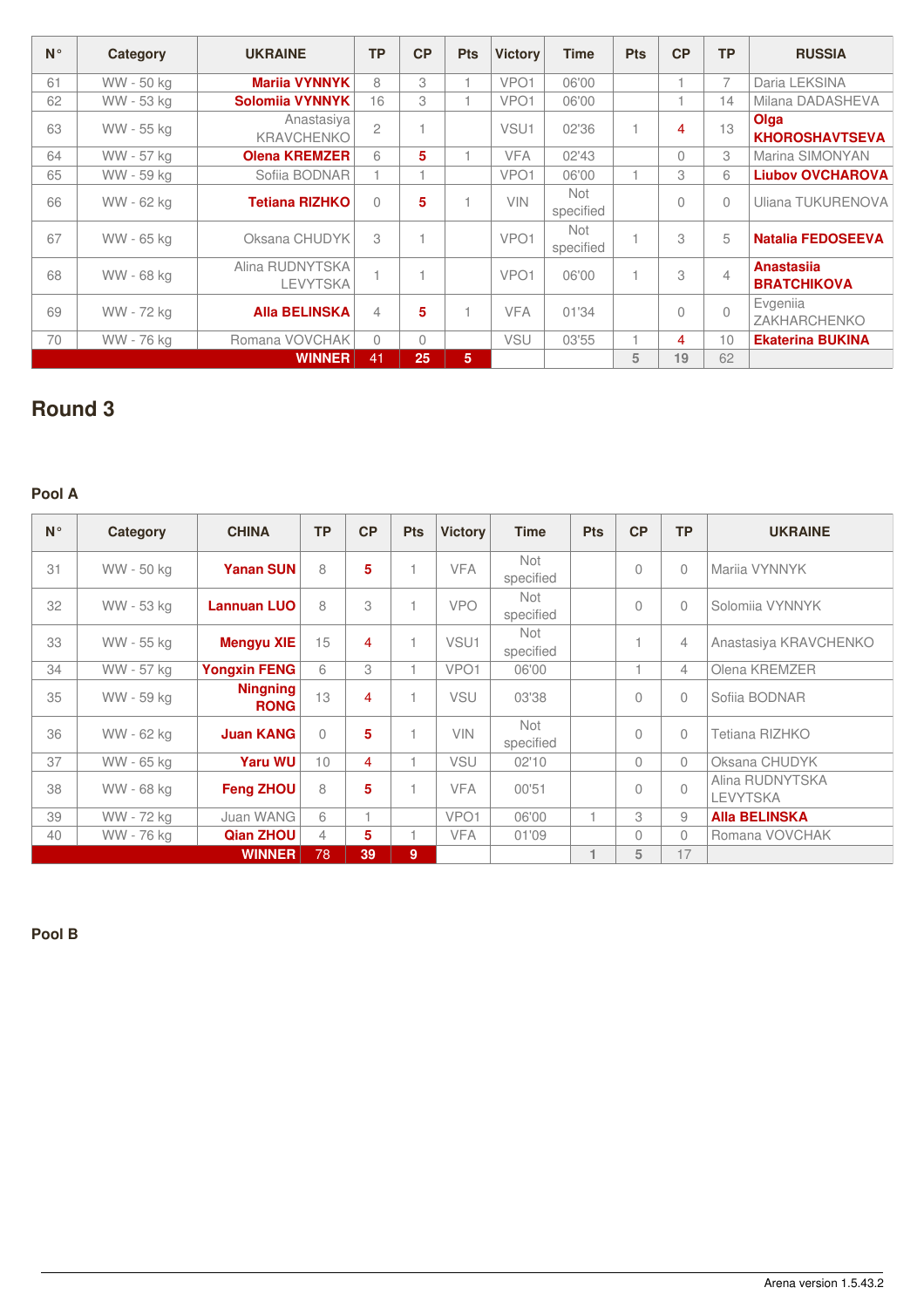| $N^{\circ}$ | Category   | <b>UNITED STATES</b>                   | <b>TP</b>      | CP             | <b>Pts</b> | <b>Victory</b>   | Time  | <b>Pts</b>     | CP        | <b>TP</b>      | <b>MONGOLIA</b>                          |
|-------------|------------|----------------------------------------|----------------|----------------|------------|------------------|-------|----------------|-----------|----------------|------------------------------------------|
| 51          | WW - 50 kg | <b>Whitney CONDER</b>                  | 4              | 3              |            | VPO <sub>1</sub> | 06'00 |                |           | 3              | Namuuntsetseg TSOGT<br><b>OCHIR</b>      |
| 52          | WW - 53 kg | <b>Sarah Ann</b><br><b>HILDEBRANDT</b> | 6              | 5              |            | <b>VFA</b>       | 01'32 |                | $\bigcap$ | $\bigcap$      | Anudari<br><b>NANDINTSETSEG</b>          |
| 53          | WW - 55 kg | Jacarra Gwenisha<br><b>WINCHESTER</b>  | $\overline{4}$ | $\theta$       |            | <b>VFA</b>       | 04'18 |                | 5         | 4              | <b>Bolortuya BAT OCHIR</b>               |
| 54          | WW - 57 kg | <b>Kelsey Rene CAMPBELL</b>            | $\Omega$       | $\Omega$       |            | <b>VPO</b>       | 06'00 |                | 3         | 8              | <b>Battsetseg</b><br><b>ALTANTSETSEG</b> |
| 55          | WW - 59 ka | Desiree Claire ZAVALA                  | $\mathfrak{D}$ | $\overline{A}$ |            | VSU <sub>1</sub> | 03'00 |                | 4         | 12             | <b>Shoovdor BAATARJAV</b>                |
| 56          | WW - 62 kg | <b>Macey Ellen KILTY</b>               | $\overline{4}$ | 3              |            | VPO <sub>1</sub> | 06'00 |                |           | $\overline{c}$ | Gantuya ENKHBAT                          |
| 57          | WW - 65 kg | <b>Forrest Ann MOLINARI</b>            | 6              | 3              |            | VPO <sub>1</sub> | 06'00 |                |           | $\overline{c}$ | Purevsuren<br><b>ULZIISAIKHAN</b>        |
| 58          | WW - 68 kg | <b>Tamyra Mariama</b><br><b>MENSAH</b> | 10             | 5              |            | <b>VFA</b>       | 04'49 |                | $\bigcap$ | $\bigcap$      | Delgermaa<br><b>ENKHSAIKHAN</b>          |
| 59          | WW - 72 kg | Victoria Christine<br><b>FRANCIS</b>   | 7              | $\overline{A}$ |            | VPO <sub>1</sub> | 06'00 |                | 3         | 13             | Davaanasan ENKH<br><b>AMAR</b>           |
| 60          | WW - 76 kg | <b>Adeline Maria GRAY</b>              | 10             | 5              |            | <b>VFA</b>       | 02'40 |                | $\Omega$  | $\bigcap$      | Ariunjargal GANBAT                       |
|             |            | <b>WINNER</b>                          | 53             | 26             | 6          |                  |       | $\overline{4}$ | 18        | 44             |                                          |

# **Round 2**

### **Pool A**

| $N^{\circ}$ | Category   | <b>JAPAN</b>          | <b>TP</b>      | CP        | <b>Pts</b> | <b>Victory</b>   | <b>Time</b> | <b>Pts</b> | CP       | ТP             | <b>CHINA</b>     |
|-------------|------------|-----------------------|----------------|-----------|------------|------------------|-------------|------------|----------|----------------|------------------|
| 41          | WW - 50 kg | <b>Yui SUSAKI</b>     | 3              | 3         |            | VPO <sub>1</sub> | 06'00       |            |          | $\mathfrak{D}$ | Yanan SUN        |
| 42          | WW - 53 kg | <b>Haruna OKUNO</b>   | 4              | 3         |            | VPO <sub>1</sub> | 06'00       |            |          | 3              | Qianyu PANG      |
| 43          | WW - 55 kg | <b>Akie HANAI</b>     | 6              | 3         |            | <b>VPO</b>       | 06'00       |            | $\Omega$ | $\Omega$       | Jiawei CHEN      |
| 44          | WW - 57 kg | <b>Risako KAWAI</b>   | 6              | 3         |            | <b>VPO</b>       | 06'00       |            | $\Omega$ | $\mathbf{0}$   | Yongxin FENG     |
| 45          | WW - 59 kg | <b>Yuzuka INAGAKI</b> | $\mathfrak{D}$ | 3         |            | <b>VPO</b>       | 06'00       |            | $\Omega$ | $\mathbf 0$    | Ningning RONG    |
| 46          | WW - 62 kg | <b>Yukako KAWAI</b>   | 8              | 5         |            | <b>VFA</b>       | 04'46       |            | $\Omega$ | $\Omega$       | Juan KANG        |
| 47          | WW - 65 kg | Misuzu ENOMOTO        | $\overline{c}$ |           |            | VPO <sub>1</sub> | 06'00       |            | 3        | 4              | <b>Yaru WU</b>   |
| 48          | WW - 68 kg | Naruha MATSUYUKI      | $\Omega$       | $\bigcap$ |            | <b>VPO</b>       | 06'00       |            | 3        | $\mathbf{2}$   | <b>Feng ZHOU</b> |
| 49          | WW - 72 kg | Yuka KAGAMI           |                |           |            | VPO <sub>1</sub> | 06'00       |            | 3        | $\overline{7}$ | <b>Juan WANG</b> |
| 50          | WW - 76 kg | Hiroe MINAGAWA SUZUKI | $\Omega$       | $\bigcap$ |            | <b>VPO</b>       | 06'00       |            | 3        | $\overline{7}$ | Qian ZHOU        |
|             |            | <b>WINNER</b>         | 32             | 22        | 6          |                  |             | 4          | 14       | 25             |                  |

**Pool B**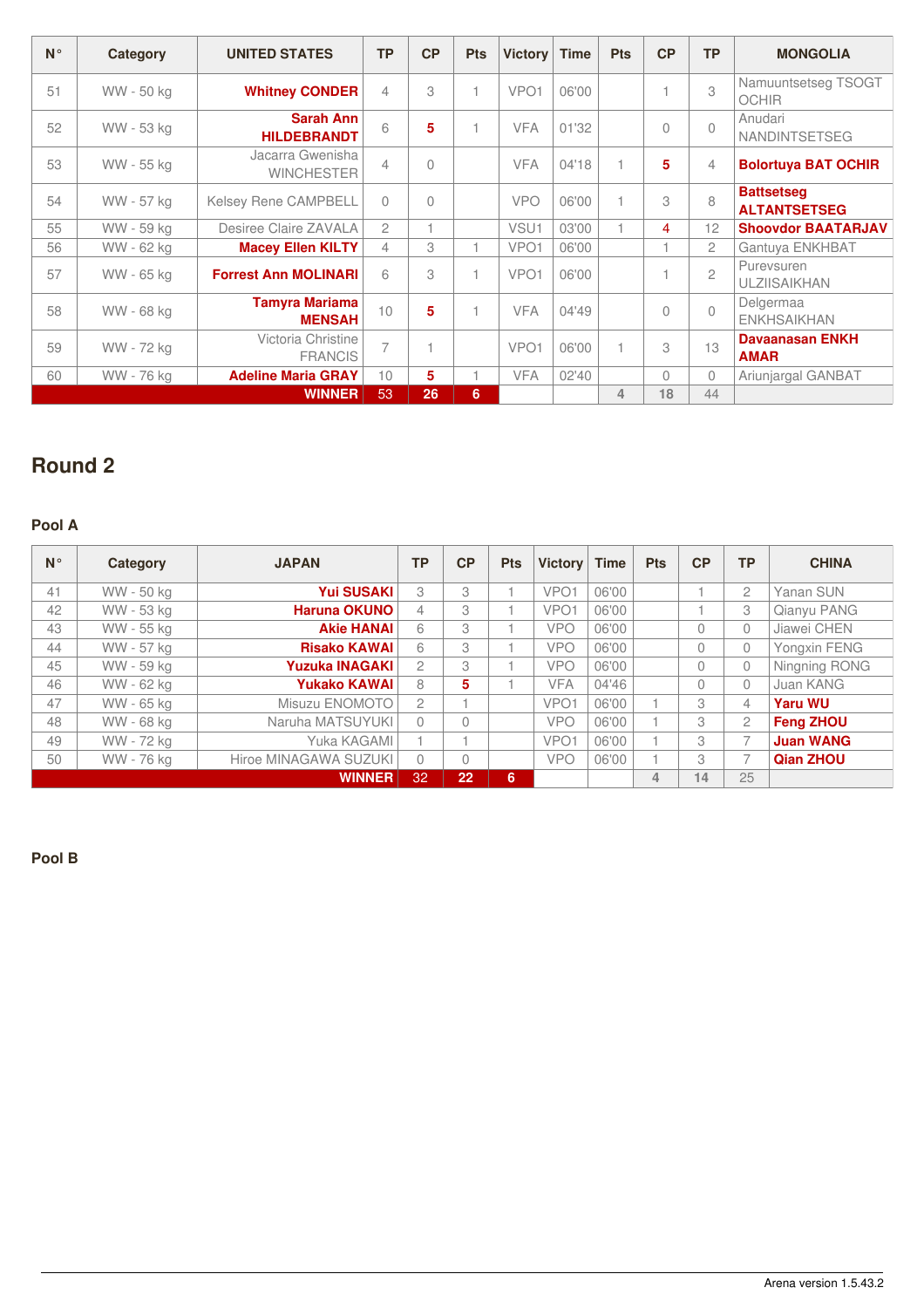| $N^{\circ}$ | Category   | <b>RUSSIA</b>                    | <b>TP</b>      | CP             | <b>Pts</b>     | <b>Victory</b>   | <b>Time</b>             | <b>Pts</b> | CP       | <b>TP</b>      | <b>UNITED STATES</b>                         |
|-------------|------------|----------------------------------|----------------|----------------|----------------|------------------|-------------------------|------------|----------|----------------|----------------------------------------------|
| 21          | WW - 50 kg | Daria LEKSINA                    | $\bigcap$      | $\overline{0}$ |                | <b>VPO</b>       | <b>Not</b><br>specified |            | 3        | $\overline{7}$ | <b>Whitney CONDER</b>                        |
| 22          | WW - 53 kg | Milana DADASHEVA                 | $\overline{7}$ | 1              |                | VPO <sub>1</sub> | <b>Not</b><br>specified |            | 3        | 10             | <b>Sarah Ann</b><br><b>HILDEBRANDT</b>       |
| 23          | WW - 55 kg | Olga<br>KHOROSHAVTSEVA           | $\overline{4}$ | 1              |                | VPO <sub>1</sub> | 06'00                   |            | 3        | 5              | <b>Jacarra Gwenisha</b><br><b>WINCHESTER</b> |
| 24          | WW - 57 kg | <b>Marina SIMONYAN</b>           | 10             | 4              |                | <b>VSU</b>       | 05'26                   |            | $\circ$  | $\Omega$       | <b>Kelsey Rene CAMPBELL</b>                  |
| 25          | WW - 59 kg | Liubov<br><b>OVCHAROVA</b>       | 10             | 4              |                | VSU              | 02'12                   |            | $\Omega$ | $\Omega$       | Desiree Claire ZAVALA                        |
| 26          | WW - 62 kg | Uliana<br><b>TUKURENOVA</b>      | $\bigcap$      | $\bigcap$      |                | <b>VIN</b>       | 00'35                   |            | 5        | $\Omega$       | <b>Macey Ellen KILTY</b>                     |
| 27          | WW - 65 kg | Natalia FEDOSEEVA                | $\overline{c}$ | $\Omega$       |                | <b>VFA</b>       | 04'49                   | 4          | 5        | 3              | <b>Forrest Ann MOLINARI</b>                  |
| 28          | WW - 68 kg | Anastasija<br><b>BRATCHIKOVA</b> | $\bigcap$      | $\Omega$       |                | <b>VPO</b>       | <b>Not</b><br>specified | 4          | 3        | 8              | <b>Tamyra Mariama</b><br><b>MENSAH</b>       |
| 29          | WW - 72 kg | Evgenija<br>ZAKHARCHENKO         | 5              | $\Omega$       |                | <b>VFA</b>       | <b>Not</b><br>specified |            | 5        | 8              | <b>Victoria Christine</b><br><b>FRANCIS</b>  |
| 30          | WW - 76 kg | Ekaterina BUKINA                 | 6              | 1              |                | VPO <sub>1</sub> | 06'00                   | 4          | 3        | 11             | <b>Adeline Maria GRAY</b>                    |
|             |            |                                  | 44             | 11             | $\overline{2}$ |                  |                         | 8          | 30       | 52             | <b>WINNER</b>                                |

# **Round 1**

### **Pool A**

| $N^{\circ}$              | Category   | <b>JAPAN</b>                      | <b>TP</b>      | CP        | <b>Pts</b> | <b>Victory</b>   | <b>Time</b> | <b>Pts</b> | CP       | ТP             | <b>UKRAINE</b>                     |
|--------------------------|------------|-----------------------------------|----------------|-----------|------------|------------------|-------------|------------|----------|----------------|------------------------------------|
|                          | WW - 50 kg | <b>Kika KAGATA</b>                | $\overline{2}$ | 3         |            | VPO <sub>1</sub> | 06'00       |            | 1        |                | Marija VYNNYK                      |
| $\overline{2}$           | WW - 53 kg | <b>Ibuki TAMURA</b>               | 14             | 3         |            | VPO <sub>1</sub> | 06'00       |            | 1        | 5              | Solomiia VYNNYK                    |
| 3                        | WW - 55 ka | <b>Saki IGARASHI</b>              | 13             | 4         |            | VSU1             | 03'35       |            | 1        | 3              | Anastasiya KRAVCHENKO              |
| 4                        | WW - 57 kg | Sae NANJO                         | 10             | 4         |            | <b>VSU</b>       | 02'55       |            | $\Omega$ | $\Omega$       | Olena KREMZER                      |
| 5                        | WW - 59 ka | <b>Yumeka TANABE</b>              | 10             | 4         |            | VSU              | 04'25       |            | $\Omega$ | $\Omega$       | Sofiia BODNAR                      |
| 6                        | WW - 62 kg | <b>Miwa MORIKAWA</b>              | 10             | 5.        |            | <b>VFA</b>       | 05'46       |            | $\Omega$ | $\overline{c}$ | Tetiana RIZHKO                     |
| $\overline{\phantom{a}}$ | WW - 65 kg | <b>Naomi RUIKE</b>                | 5              | 3         |            | VPO <sub>1</sub> | 06'00       |            |          | $\overline{2}$ | Oksana CHUDYK                      |
| 8                        | WW - 68 kg | <b>Naruha</b><br><b>MATSUYUKI</b> | 6              | 3         |            | <b>VPO</b>       | 06'00       |            | $\theta$ | $\overline{0}$ | Alina RUDNYTSKA<br><b>LEVYTSKA</b> |
| 9                        | WW - 72 kg | Mei SHINDO                        |                | $\bigcap$ |            | <b>VFA</b>       | 01'50       |            | 5        | 6              | <b>Alla BELINSKA</b>               |
| 10                       | WW - 76 kg | Yasuha<br><b>MATSUYUKI</b>        | 10             | 4         |            | <b>VSU</b>       | 02'40       |            | $\Omega$ | $\Omega$       | Romana VOVCHAK                     |
|                          |            | <b>WINNER</b>                     | 81             | 33        | 9          |                  |             |            | 9        | 19             |                                    |

**Pool B**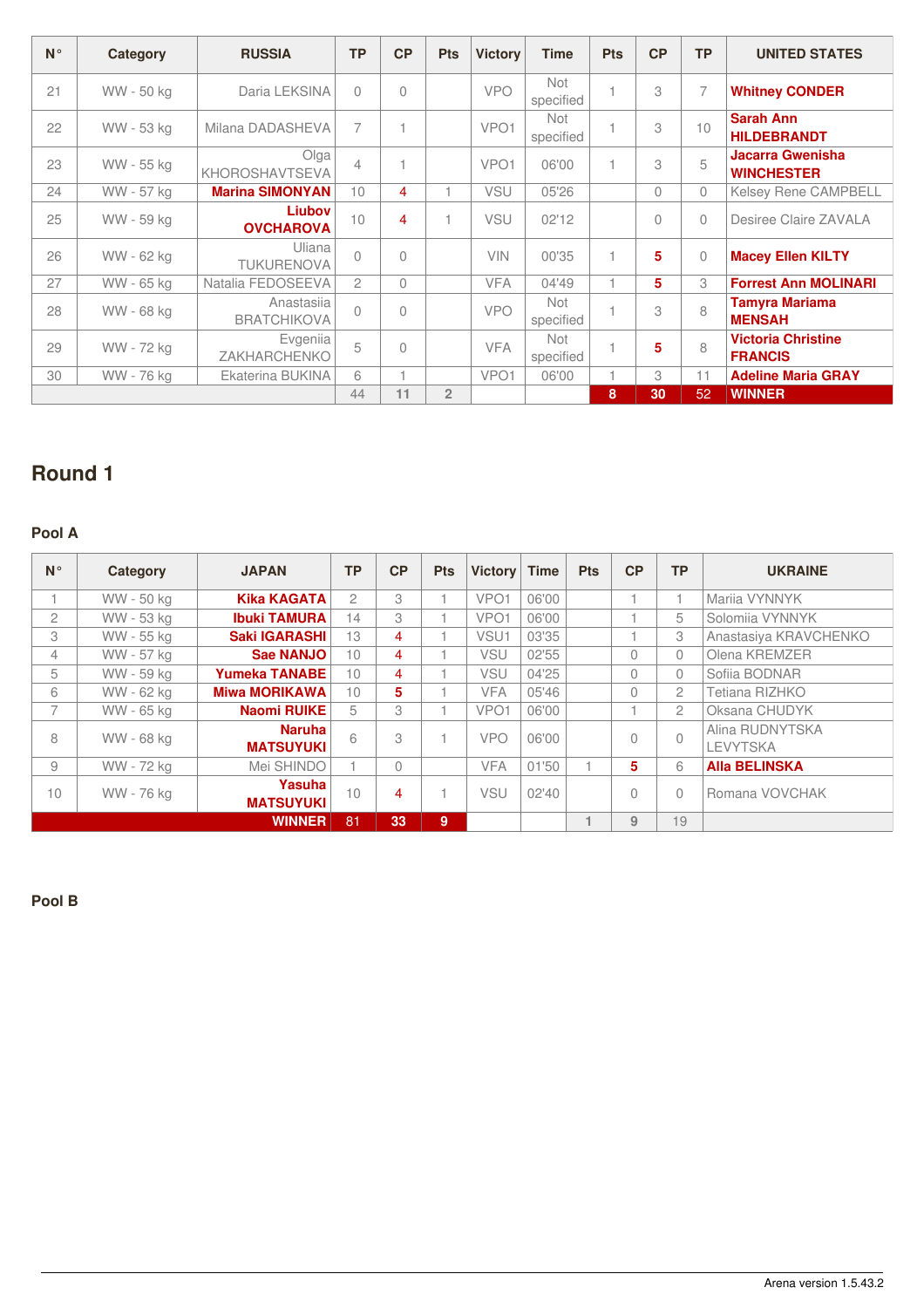| $N^{\circ}$ | Category   | <b>RUSSIA</b>                    | <b>TP</b>      | CP        | <b>Pts</b> | <b>Victory</b>   | <b>Time</b> | <b>Pts</b>               | CP       | <b>TP</b>      | <b>MONGOLIA</b>                          |
|-------------|------------|----------------------------------|----------------|-----------|------------|------------------|-------------|--------------------------|----------|----------------|------------------------------------------|
| 11          | WW - 50 kg | Daria LEKSINA                    | $\overline{c}$ | $\Omega$  |            | <b>VFA</b>       | 04'41       | 1                        | 5        | 10             | <b>Chimgee BUYANDALAI</b>                |
| 12          | WW - 53 kg | <b>Milana DADASHEVA</b>          | 10             | 3         |            | VPO <sub>1</sub> | 06'00       |                          |          |                | Anudari<br><b>NANDINTSETSEG</b>          |
| 13          | WW - 55 kg | Olga<br>KHOROSHAVTSEVA           | $\overline{4}$ |           |            | VPO <sub>1</sub> | 06'00       | 1                        | 3        | 4              | <b>Bolortuya BAT OCHIR</b>               |
| 14          | WW - 57 kg | Marina SIMONYAN                  | 5              |           |            | VPO <sub>1</sub> | 06'00       | 1                        | 3        | 12             | <b>Battsetseg</b><br><b>ALTANTSETSEG</b> |
| 15          | WW - 59 kg | <b>Liubov OVCHAROVA</b>          | 14             | 4         |            | VSU1             | 06'00       |                          |          |                | Shoovdor BAATARJAV                       |
| 16          | WW - 62 kg | Uliana TUKURENOVA                | $\overline{c}$ |           |            | VPO <sub>1</sub> | 06'00       |                          | 3        | 8              | <b>Gantuya ENKHBAT</b>                   |
| 17          | WW - 65 kg | <b>Natalia FEDOSEEVA</b>         | 7              | 3         | и          | VPO <sub>1</sub> | 06'00       |                          |          | 3              | Purevsuren<br><b>ULZIISAIKHAN</b>        |
| 18          | WW - 68 kg | Anastasija<br><b>BRATCHIKOVA</b> | $\bigcap$      | $\bigcap$ |            | <b>VPO</b>       | 06'00       | $\overline{1}$           | 3        | 5              | <b>Delgermaa</b><br><b>ENKHSAIKHAN</b>   |
| 19          | WW - 72 kg | Evgenija<br>ZAKHARCHENKO         |                |           |            | VPO <sub>1</sub> | 06'00       | $\overline{\phantom{a}}$ | 3        | $\overline{c}$ | <b>Davaanasan ENKH</b><br><b>AMAR</b>    |
| 20          | WW - 76 kg | <b>Ekaterina BUKINA</b>          | 10             | 5.        |            | <b>VFA</b>       | 02'59       |                          | $\Omega$ | 0              | Ariunjargal GANBAT                       |
|             |            |                                  | 55             | 19        | 4          |                  |             | 6                        | 23       | 46             | <b>WINNER</b>                            |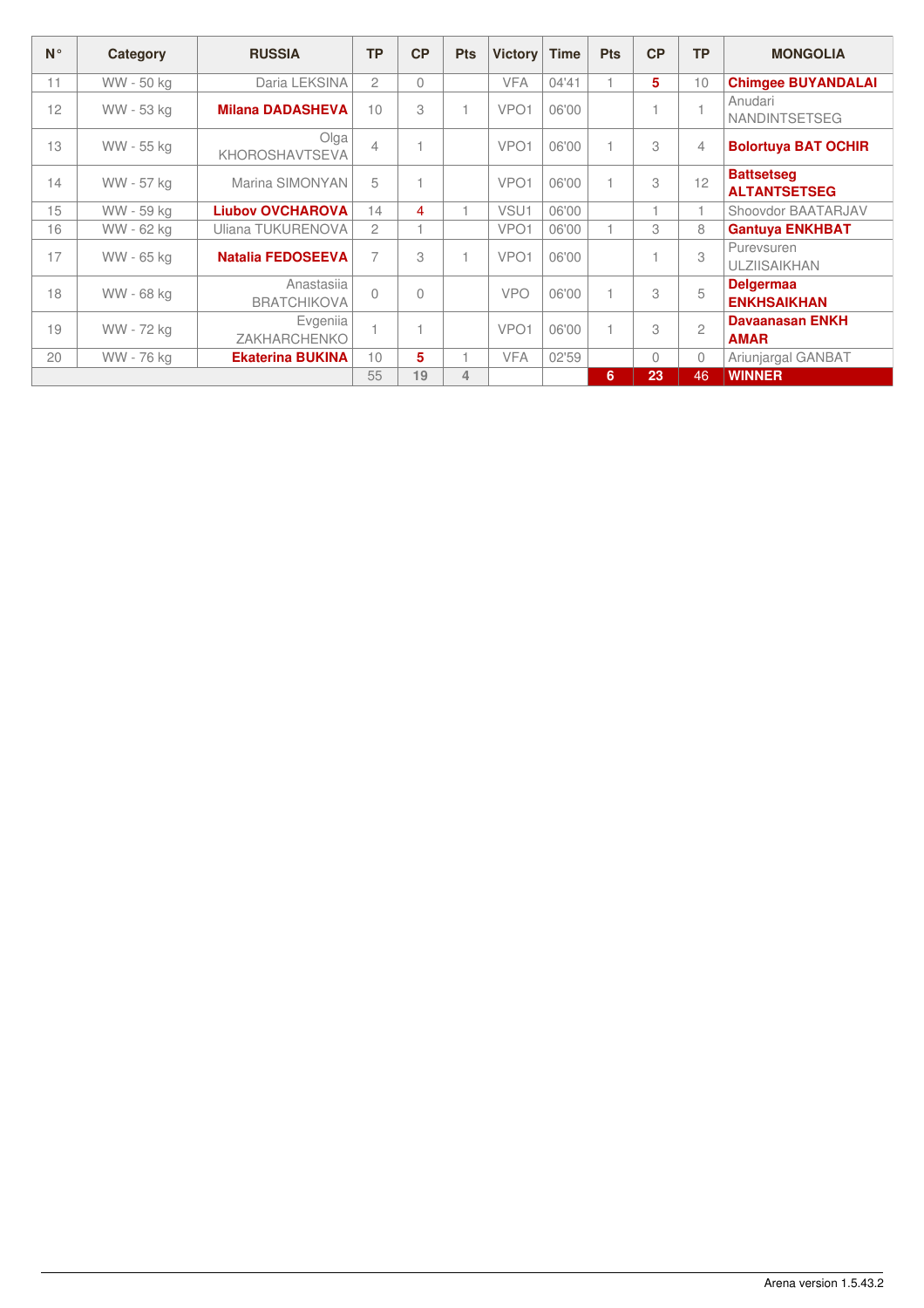

#### **Pool A**

|   |            |                       |                        |                         |            | CP        | ΤP     | Rank |
|---|------------|-----------------------|------------------------|-------------------------|------------|-----------|--------|------|
|   |            | <b>JPN</b>            | <b>UKR</b>             | <b>CHN</b>              | <b>Pts</b> |           |        |      |
|   | <b>JPN</b> |                       | $9 - 1$<br>$(CP 33-9)$ | $6 - 4$<br>$(CP 22-14)$ |            | $55 - 23$ | 113-44 |      |
| 2 | <b>UKR</b> | $1-9$<br>$(CP 9-33)$  |                        | 1-9<br>$(CP 5-39)$      |            | 14-72     | 36-159 | 3    |
| 3 | <b>CHN</b> | $4 - 6$<br>(CP 14-22) | $9 - 1$<br>$(CP 39-5)$ |                         |            | 53-27     | 103-49 |      |

**Pool B**

|   |            |                         |                       |                       |            | CP        | <b>TP</b> | Rank |
|---|------------|-------------------------|-----------------------|-----------------------|------------|-----------|-----------|------|
|   |            | <b>RUS</b>              | <b>MGL</b>            | <b>USA</b>            | <b>Pts</b> |           |           |      |
|   | <b>RUS</b> |                         | 4-6<br>(CP 19-23)     | $2 - 8$<br>(CP 11-30) |            | $30 - 53$ | 99-98     | 3    |
| ◠ | <b>MGL</b> | $6-4$<br>$(CP 23-19)$   |                       | $4 - 6$<br>(CP 18-26) |            | $41 - 45$ | 90-108    | ←    |
| ີ | <b>USA</b> | $8 - 2$<br>$(CP 30-11)$ | $6-4$<br>$(CP 26-18)$ |                       | ∼          | 56-29     | 105-88    |      |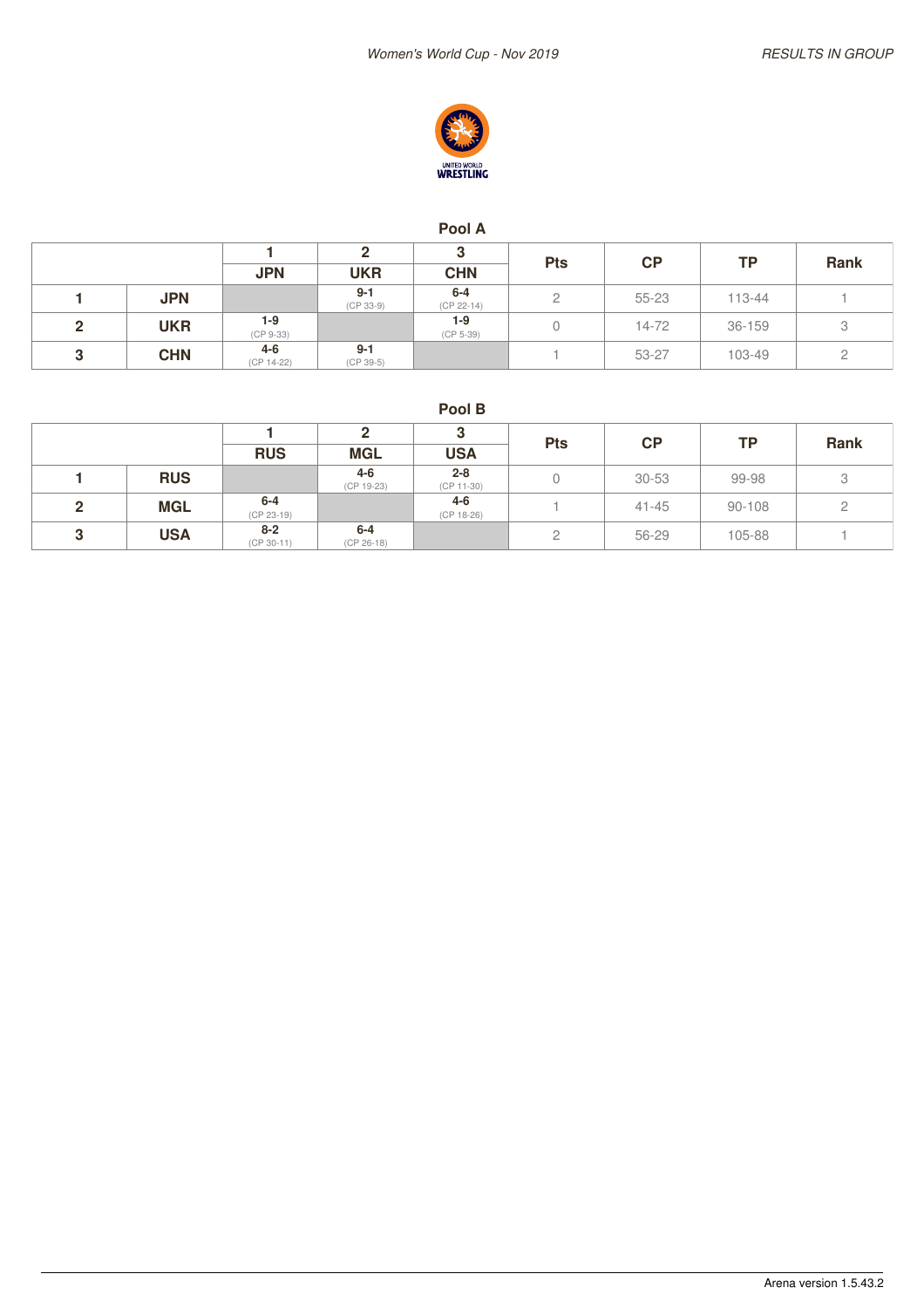



#### **Final 5-6**

| UKRAINE (UKR) | 'RUS)<br>RUS | $25 - 19$<br>$(41 - 62)$ |
|---------------|--------------|--------------------------|
|               |              |                          |

#### **Final 3-4**

| ∪HIN/<br>HN) | NЛ<br>NH<br>' IVI∪L. | $30 - 14$      |
|--------------|----------------------|----------------|
|              |                      | 175.00<br>5-38 |

#### **Final 1-2**

| JAPAN (JPN) | (USA<br>UNL. | 27.42<br>27-13 |
|-------------|--------------|----------------|
|             | --<br>.      | $(59-18)$      |